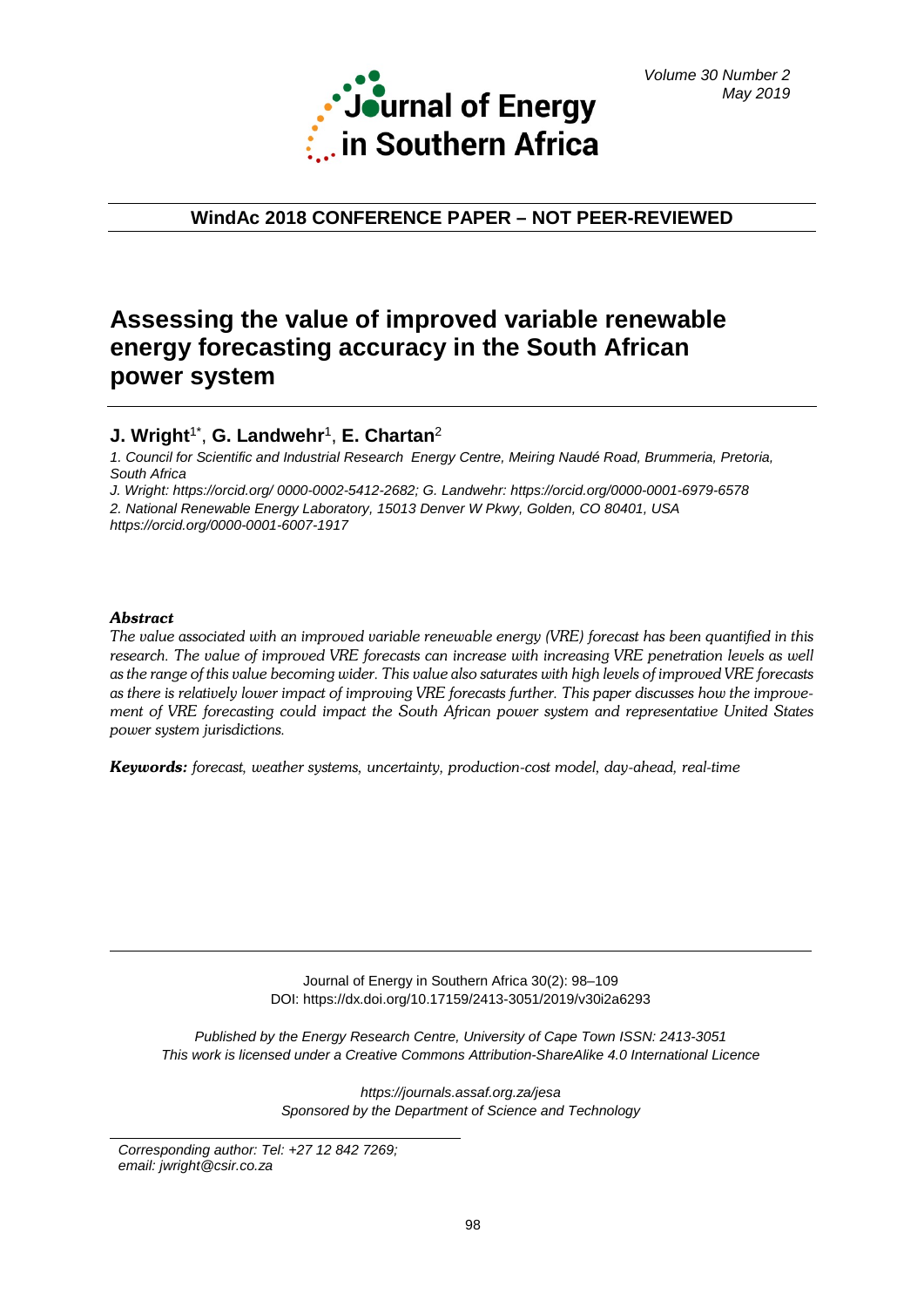### **1. Introduction**

Historically, South Africa has been heavily reliant on coal-fired electricity generation, primarily as a result of advantageous technology economics and significant domestic resource availability. As a result of international commitments and local policy directives, the use of coal is likely to be limited in the future (Department of Environmental Affairs (DEA), 2011, 2017; United Nations Framework Convention on Climate Change (UNFCCC), 2016). Furthermore, this decline is in line with the newly released draft integrated resource plan (IRP) for 2018 showing the least-cost solution replacing coal with wind and solar. Combining this with the planned decommissioning of existing coal generation capacity, an expected increase in future electricity demand and the considerable wind (and solar) resource availability (as well as technology cost reductions already realised and expected in future); South Africa is likely to deploy a considerable amount of variable renewable energy (VRE) in the form of solar PV and wind in the future.

Long-term expansion plans in South Africa also indicate that VRE contributions of 20-30% of energy demand by 2030 and 30-70% by 2050 are being planned for (Department of Energy (DoE), 2016; Wright, Bischof-Niemz, et al., 2017; Wright, Bishof-Niemz, et al., 2017). As VRE penetration levels increase, the accuracy and confidence in forecasting of VRE becomes more important. As a result, one of the most challenging issues for a system operator (SO), is maintaining grid stability and security of supply asthe energy mix diversifies. In the past, VRE was considered an unpredictable energy source fully dependent on the varying weather conditions and has thus not contributed to system reliability (adequacy or security). Nowadays, due to increasing penetration of VRE on many power systems globally (International Energy Agency (IEA), 2017), VRE forecasting is becoming critically important as SOs better understand VRE resources contribution to system reliability whilst better scheduling supply-side resources to meet residual demand and ancillary services requirements (reserves).

A pre-defined set of weather systems affect a large proportion of the already installed VRE facilities in South Africa including 1) the coastal low pressure cell that present on the South East coast and results from the clockwise motion of frequently approaching cold fronts; 2) the 'Berg wind', which is effectively an entrenched high pressure cell that present on the east coast and brings in warm air in an anti-clockwise motion; and 3) cloud build-up on the west coast, including mention of the anomalous lowlevel jet (LLJ) resulting in strong diurnal cycles in wind speed. The current VRE forecast uncertainty associated with these localised weather systems at a range of pre-defined time scales (real-time and dayahead) is quantified using a meteorological approach. From this, expected resource profiles are applied to determine annual energy productions for various forecast uncertainty levels.

Generally speaking, the economic value of VRE forecasts in all weather systems can become considerable but does saturate after a certain relative level of improvement. This paper combines the expected accuracy of VRE forecasts for a range of South African weather systems with a production-cost model of the South African power system to determine the economic value of VRE forecasts at a national scale for a range of VRE penetration levels. It then attempts to compare this to a similar utility in the USA.

### **2. Background**

### *2.1 South African power system overview*

South Africa's installed capacity and electrical energy mix is summarised by resource type in Table 1 (for 2017). The South African electricity mix is currently dominated by coal-fired generation capacity complemented by minor nuclear as well as domestic and imported hydro generation capacity (and pumped storage). A small amount of peaking capacity in the form of open-cycle gas turbines also exists, predominantly run on distillate (diesel fuel), whilst renewables thus far play a very small role in the energy mix.

### **Table 1: South Africa existing electricity supply summary for 2017 (by technology - adapted).** *Source: Calitz & Wright (2017; Wright et al. (2017)*

| Technology           |      | Installed capacity | Energy |           |  |
|----------------------|------|--------------------|--------|-----------|--|
|                      | [GW] | [%]                | [TWh]  | [%]       |  |
| Coal                 | 36.8 | 71%                | 191.7  | 82%       |  |
| Nuclear              | 1.9  | 4%                 | 14.4   | 6%        |  |
| Gas                  | 0.4  | $1\%$              | 2.2    | $1\%$     |  |
| Peaking (distillate) | 3.4  | 7%                 | < 0.1  | $< 0.1\%$ |  |
| Hydro                | 2.2  | 4%                 | 10.7   | 4.6%      |  |
| Wind                 | 2.1  | 4%                 | 5.0    | 2.2%      |  |
| Solar PV             | 1.5  | 3%                 | 3.3    | 1.4%      |  |
| <b>CSP</b>           | 0.3  | $1\%$              | 0.7    | 0.3%      |  |
| Biomass/-gas         | 0.3  | $1\%$              | 1.9    | 0.8%      |  |
| Pumped storage       | 2.9  | 6%                 | 4.5    | 1.9%      |  |
| Total                | 51.7 | 100%               | 234.6  | 100%      |  |

Although the role of VRE resources has historically been quite small in South Africa, they have ramped up considerably in recent years from a very low base as shown in Figures 1–3. By the end of 2017, South Africa had 3.5 GW of solar PV and wind, generating a total of 8.3 TWh of electricity combined, contributing 3.5% to electrical energy demand. An additional 4.0 GW of VRE is expected by 2021 which would then contribute 17-19 TWh (6-7% of energy demand).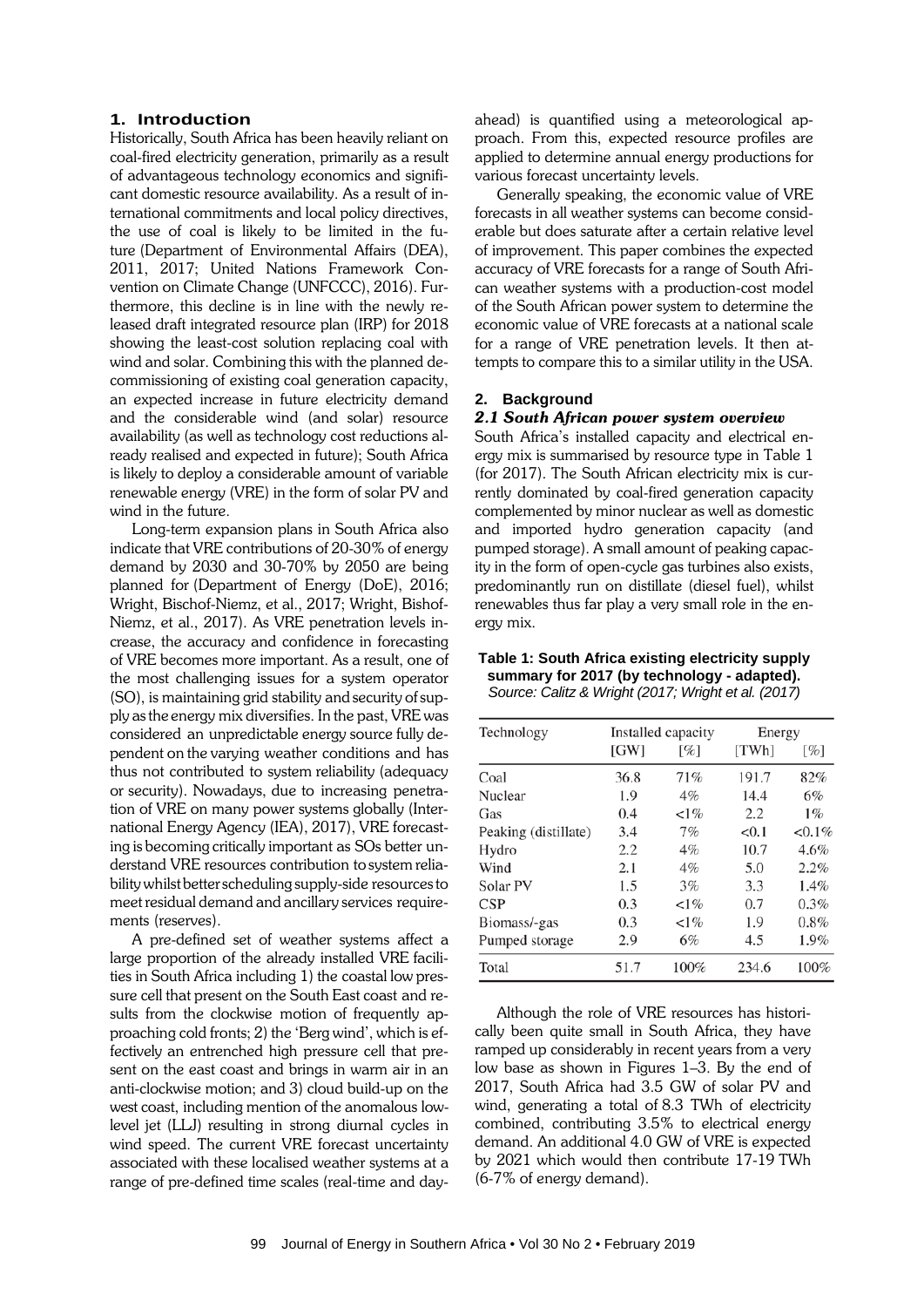

**Figure 1: Installed capacity of variable renewable energy (VRE) capacity in South Africa (end 2017).** *Source: Calitz & Wright (2017)*



**Figure 2: Energy generated by variable renewable energy (VRE) capacity in South Africa (end 2017).** *Source: Calitz & Wright (2017)*



**Figure 3: South Africa total energy demand and residual demand for 2017 (after solar PV, wind and CSP).**

*Source: Calitz & Wright (2017)*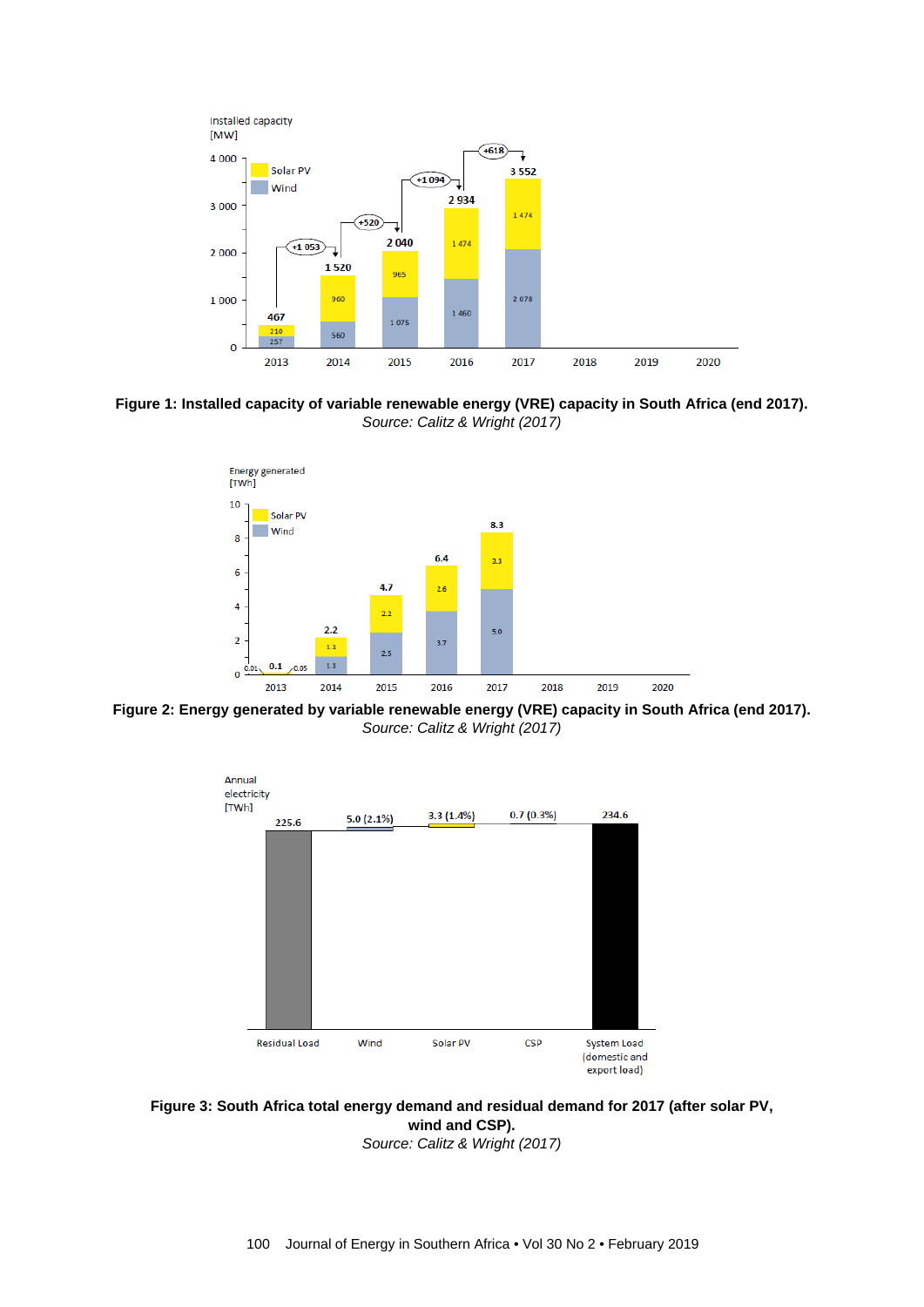### *2.2 Error metrics to be used*

Error metrics are commonly used to express differences between two time series, namely the predicted and measured value (i) as shown in Equation 1.

$$
\varepsilon_i = x_{pred,i} - x_{meas,i (2.1) [\forall i]} \tag{1}
$$

There are a number of such common metrics, a few of which will be presented in the sub-sections which follow (Lange & Focken, 2005).

### *2.2.1 Root mean square error (RMSE)*

Although an initial and rudimentary indicator, RMSE can be used to understand different error sources. It can be described as shown in Equation 2 (Willmott, 2005).

$$
RMSE = \sqrt{\frac{1}{N} \sum_{i=1}^{N} \varepsilon_i^2} (2.2) [\forall i]
$$
 (2)

### *2.2.2 Mean absolute error (MAE)*

Mean absolute error (MAE) is the unaltered magnitude, i.e. absolute value, of each difference in a time series. It is described as shown in Equation 3 (Willmott, 2005). MAE can be considered the most natural and unambiguous measure of average error magnitude. For this reason, and for the purposes of this study, MAE is considered as in Equation 3.

$$
MAE = \frac{1}{N} \sum_{i=1}^{N} |\varepsilon_{i}| (2.3) [\forall i]
$$
 (3)

### *2.3 Impact of weather systems on forecasting errors in South Africa*

The expected uncertainty associated with VRE forecasts in South Africa is highly dependent on localised weather systems. Based on this, and keeping in line with MAE values generated from the CSIR semioperational VRE forecasting model, Table 4's MAE values per resource have been used in the PLEXOS modelling framework (guided by Energy and Meteo Systems intra-day and day-ahead high level forecasts for existing wind and solar PV generators).

| Table 4: Simulated day-ahead MAE for South |  |
|--------------------------------------------|--|
| African relevant test sites                |  |
| Source: Lange (2017)                       |  |

|           | Wind MAE dav<br>ahead | Solar MAE day<br>ahead |
|-----------|-----------------------|------------------------|
| January   | 13.1%                 | 16.8%                  |
| February  | 13.4%                 | 15.9%                  |
| March     | 13.7%                 | 16.8%                  |
| April     | 13.6%                 | 15.1%                  |
| May       | 12.3%                 | 12.5%                  |
| June      | 11.4%                 | 11.5%                  |
| July      | 13.3%                 | 12.3%                  |
| August    | 13.0%                 | 14.6%                  |
| September | 13.7%                 | 16.9%                  |
| October   | 14.0%                 | 19.0%                  |
| November  | 13.1%                 | 19.3%                  |
| December  | 12.8%                 | 18.1%                  |
| Average   | 13.1%                 | 15.7%                  |

Similarly, the values given in Table 5 are relevant for the indicative United States power systems considered.

### **3. Modelling approach**

### *3.1 System level valuation of improved VRE*

In the context of this paper, production-cost modelling is utilised to quantify the value of VRE forecasts. This is an optimisation exercise which minimises total system costs by incorporating all relevant technical and financial operational characteristics of the supply and demand-side resources present in the power system. The approach taken is similar to that in (Hodge et al., 2018; Wang et al., 2016). The production-cost model applies a two-step sequential approach to quantify the value of the VRE forecast initially. Historically, SOs made decisions with imperfect information on the demand forecast too but for

**Table 5: Aggregate normalised renewable energy forecasting error values (wind and solar combined) for forecasting improvement and renewable energy penetration cases** *Source: Wang et al. (2016)*

| <b>NREFEV</b> |     | 11.6% VRE<br>penetration         |     | 21.5% VRE<br>penetration |                                  | 31.5 % VRE<br>penetration |     |                                  | 40.3 % VRE<br>penetration |     |                                  | 56.4% VRE<br>penetration |     |                                  |       |
|---------------|-----|----------------------------------|-----|--------------------------|----------------------------------|---------------------------|-----|----------------------------------|---------------------------|-----|----------------------------------|--------------------------|-----|----------------------------------|-------|
|               |     | Forecast improve-<br>ment $(\%)$ |     |                          | Forecast improve-<br>ment $(\%)$ |                           |     | Forecast improve-<br>ment $(\%)$ |                           |     | Forecast improve-<br>ment $(\%)$ |                          |     | Forecast improve-<br>ment $(\%)$ |       |
| $MAE$ (%)     | 3.5 | 2.8                              | 2.1 | 3.2                      | 2.5                              | 1.9                       | 2.9 | 2.3                              | 1.7                       | 3.0 | 2.4                              | 1.8                      | 3.1 | 2.5                              | - 1.9 |
| RMSE(%)       | 5.0 | 4.0                              | 3.0 | 4.4                      | 3.5                              | 2.6                       | 4.1 | 3.3                              | 2.5                       | 4.2 | 3.3                              | 2.5                      | 4.2 | 3.4                              | 2.5   |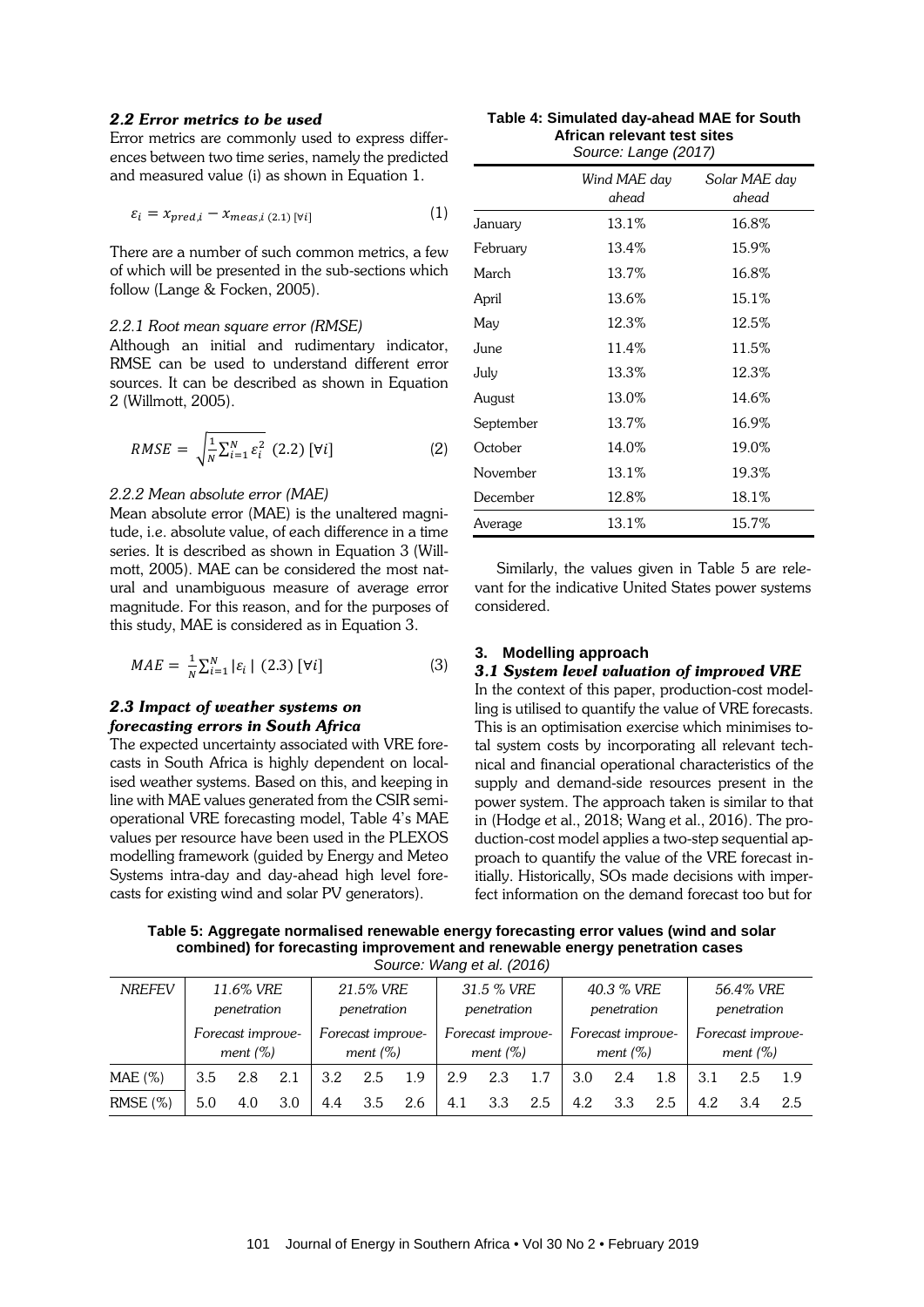

**Figure 4: Sequential system dispatch approach with imperfect information – interleaved Plexos model (used to quantify the value of improved VRE forecasting).**

| Table 6: Forecasting error improvement for the range of selected VRE penetration scenarios. |  |  |  |  |
|---------------------------------------------------------------------------------------------|--|--|--|--|
|---------------------------------------------------------------------------------------------|--|--|--|--|

|      | Installed capacity<br>MAE forecast improvement<br><b>VRE</b> penetration<br>[% of energy demand]<br>Wind / Solar PV, $[\%]$<br>GW |      |      |          |            |         |         |         |
|------|-----------------------------------------------------------------------------------------------------------------------------------|------|------|----------|------------|---------|---------|---------|
| Wind | Solar PV                                                                                                                          | VRE  | Wind | Solar PV | <b>VRE</b> | $0\%$   | 20%     | $40\%$  |
|      | 15                                                                                                                                | 35   | 2.5  | 1.1      | 3.6        | 7.0/4.2 | 6.0/3.5 | 5.0/3.0 |
|      | 4.3                                                                                                                               | 93   | 6.3  | 3.2      | 95         | 7.0/4.2 | 6.0/3.5 | 5.0/3.0 |
| 10   | 8.6                                                                                                                               | 18.6 |      | 63       | 19.0       | 7.0/4.2 | 6.0/3.5 | 5.0/3.0 |

the purposes of these investigations, no demand uncertainty is considered (it is expected that the greatest variability from day-ahead prices to real-time prices is the VRE energy).

The production-cost model co-optimises energy and reserves on a day-ahead basis (hourly-resolution) while solving the unit-commitment and economic dispatch problem – i.e. which units should be online and at what levels they should be dispatched once online. Following this, it solves the real-time (also hourly-resolution) unit-commitment and economic dispatch problem using the day-ahead outcomes in which certain generating units are considered committed (typically inflexible plants with large minimum up/down times). The real-time run is solved by allowing unit-commitment and redispatch of flexible supply resources considering the 'actual' VRE supply on-the-day. This is shown in the overview in Figure 4.

One can now establish the total system production costs considering 'actual' VRE supply. This allows one to establish a cost difference too between day-ahead and real-time total system costs which establishes a cost-adder. As renewable energy increases, it makes up the largest portion of uncertainty.

Although the above establishes the total production costs that could be expected as a result of certain VRE penetration levels, it does not necessarily establish the value of an improved VRE forecast. An improved VRE forecast would entail a comparison of the total production cost of the real-time outcomes for a particular VRE penetration and VRE forecast assumption relative to one in which the VRE forecast is improved. The tool used to implement the approach to quantify this value of the VRE forecast in this paper is PLEXOS (Energy Exemplar, 2017).

### *3.2 Scenarios*

Selected representative scenarios were chosen to represent the expected short-term to medium-term penetration levels of VRE in South Africa. These are summarised for VRE resources in Table 6. Relative to the expected forecast uncertainty, a 20% and 40% forecast improvement over the 0% state of the art forecast for both solar PV and wind is considered.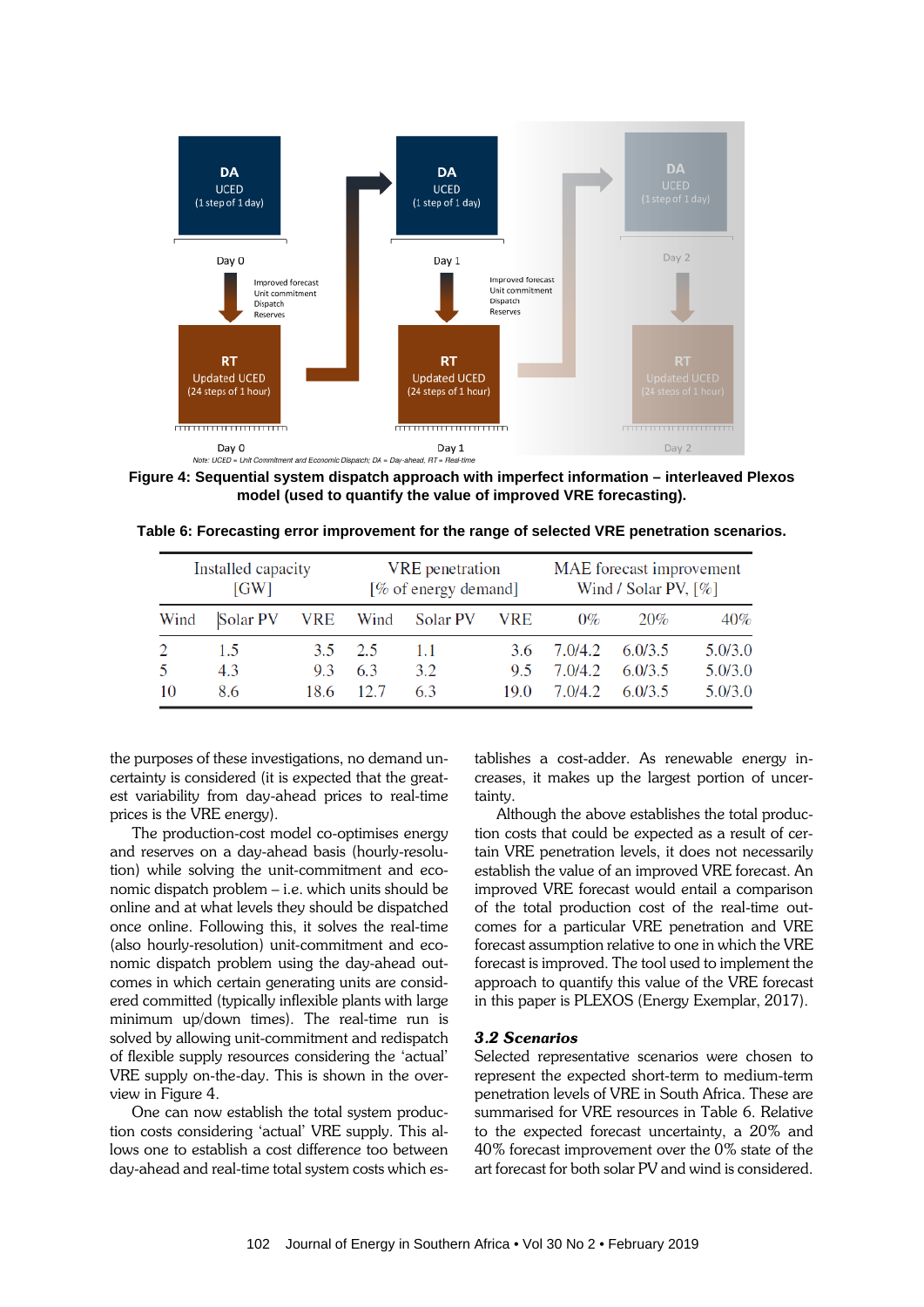### **4. Input assumptions**

A representative South African power system is considered and has been summarised in Table 1. The value of improved VRE forecasts is highly dependent on the complementary energy mix and is thus dependent on the jurisdiction within which the analysis is undertaken. Therefore, a valuable contribution of this work is characterising the value of VRE forecast improvements for the South African power system (which has not yet been seen in the literature). The intention is to mimic the South African power system using estimated generator technical characteristics and provide an indication of the system value that could be realised as VRE penetration levels increase.

### *4.1 South African demand profile*

The demand profile considered is based on a typical South African demand profile and is shown graphically in Figure 5.

The South African power system is relatively stable throughout the year but with a distinct winter peak (June-August). The peak demand for the profile considered is 36.0 GW with a minimum demand of 19.2 GW and annual energy of 243 TWh. Profiles for wind and solar PV are based on the national level profiles established in (CSIR; SANEDI; Fraunhofer IWES; Eskom, 2016), based on 27 supply areas in South Africa. These are summarised in Figures 6 and 7 as temporal profiles (showing two representative months - minimal seasonality) and in Figure 8 as duration curves. The associated VRE forecast uncertainty is derived from actual recent experience as summarised in Table 4. These are utilised in the production-cost modelling approach previously described as the basis for VRE forecast uncertainty.



**Figure 5: Demand profile considered for South Africa.**



**Figure 6: Supply profile for aggregated wind (January and July shown).**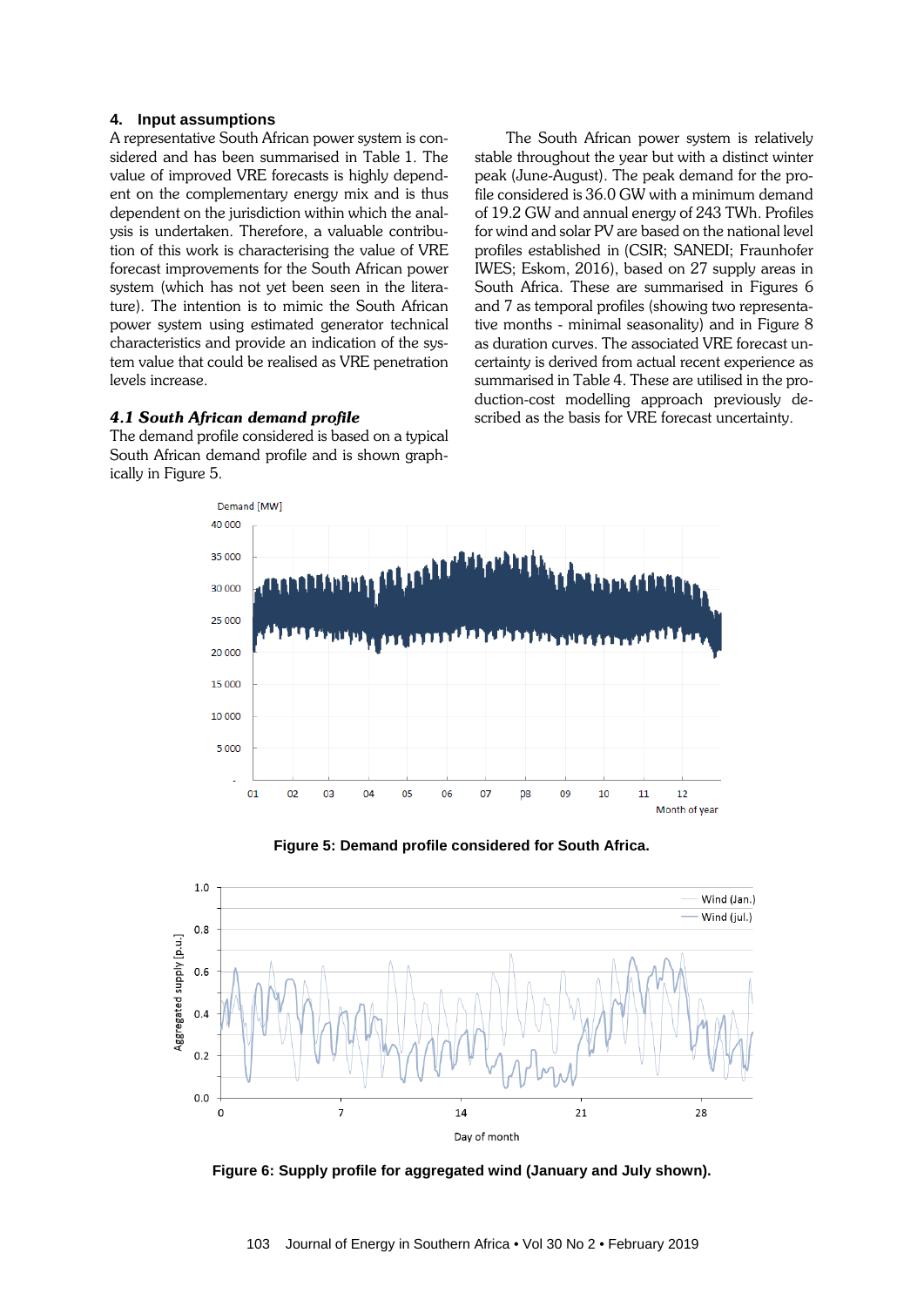

**Figure 7: Supply profile for aggregated solar PV (January and July shown).**



**Figure 8: Duration curve for VRE profiles considered (solar PV and wind).**

### *4.2 VRE data sources*

As required for the Plexos modelling framework inputs, a *Wind Atlas of South Africa* (WASA) mastmeasured three-year-averaged wind timeseries was used. The WASA mast position was selected to provide a wind profile that is representative of the best wind resource in South Africa. A simple Vestas V112 power curve was used to determine the theoretical power production at this position. From a solar perspective, a two year averaged measured solar PV power production timeseries was used for the CSIRinstalled PV plant at the CSIR campus in Pretoria. In each case, forecast values were simulated based on the values displayed in Table 2.

For representative United States ISOs, wind forecasts were taken from the WIND toolkit, which is statistically created. State-of-the-art forecast accuracy was mimicked by reforecasting the years 2007–2013 using industry-standard techniques. A wind power forecasting system based on numerical weather prediction was developed for Xcel Energy to optimise grid integration. This system is solely a forecasting system and focuses on Xcel Energy's specific requirements. It is not publicly available.

### **5. Findings**

### *5.1 South Africa*

The production cost savings as a result of forecasting improvements of 20% and 40% are summarised in Figure 9. These are primarily as a result of an improved forecasting of variable solar and wind resources which assists in not having to unexpectedly activate reserves and run more expensive units relative to what was expected by the system operator.

The value of VRE forecasts can become considerable but does begin to saturate after a certain relative level of improvement. Only the expected penetration level of VRE in South Africa in the short-tomedium term has been considered, so this saturation point has not yet been determined, but from Figure 9 this is starting to become evident already (only up to 20% VRE penetration has been tested). Further work into evaluating the value of improved VRE forecasts for higher penetration VRE scenarios will be pursued in future.

As can be seen Figure 9, the value of a 20% improved forecast relative to the state-of-the-art South African VRE forecast as is 0.02–0.12% of total production costs as VRE penetration increases from 3.6–19.0%. Similarly, the value of a 40% improved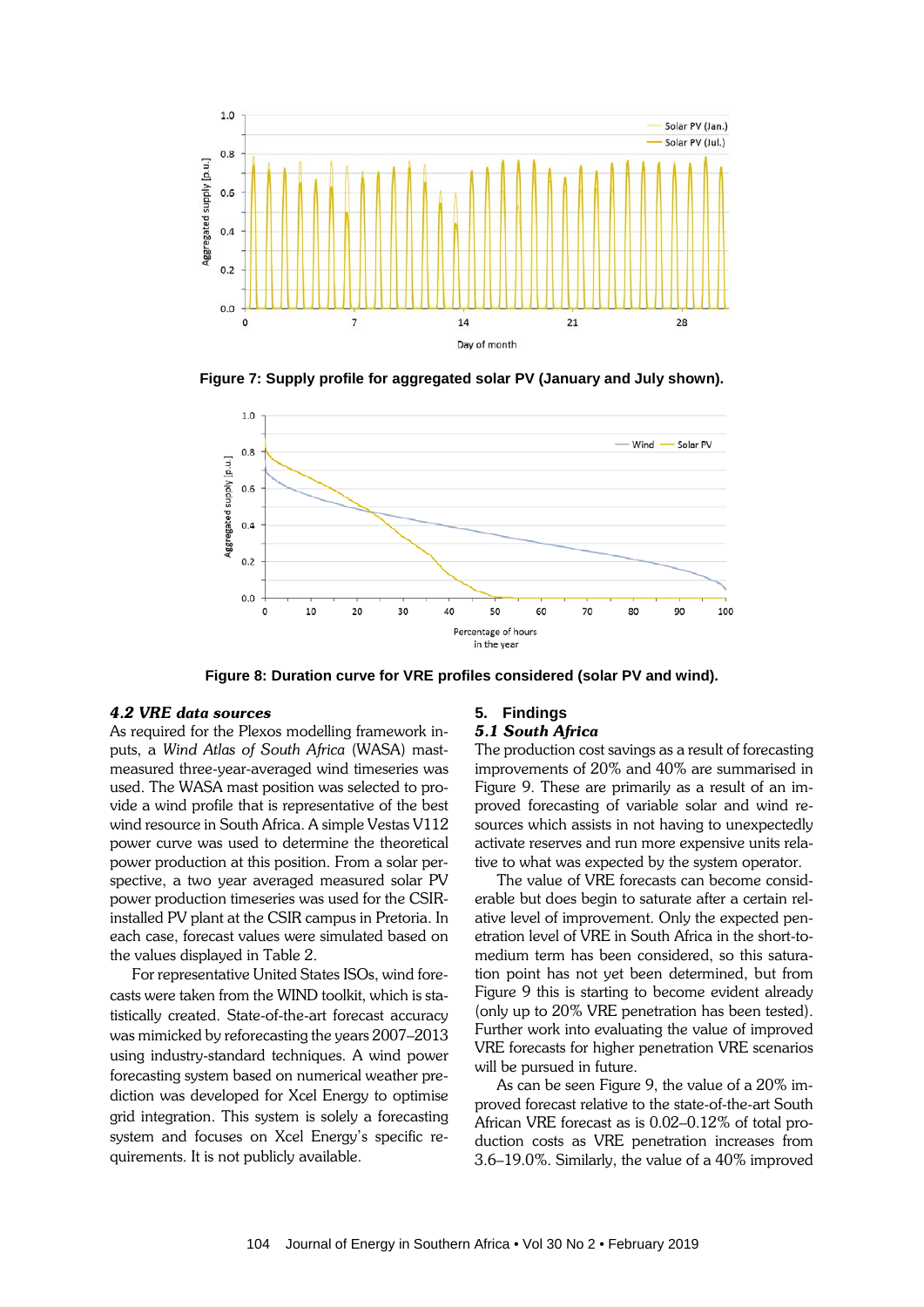VRE forecast is 0.04–0.21% as VRE penetration increases from 3.6–19.0%. At the existing level of VRE penetration in South Africa (3.6%), the absolute production cost savings are USD 1.4 million per year for a 20% improvement and USD 2.3 million per year for a 40% improvement.



**Figure 9: Total production cost savings for a representative South African power system as VRE penetration increases for an improvement in wind and solar PV forecasts by 20% and 40% (relative to the state-of-the-art forecasts available in South Africa).**

### *5.2 Comparison of results from South Africa and USA*

Following a brief review of the investigations undertaken in (Wang et al., 2016), the outcomes seen for the South African power system in this paper are compared to representative power systems in the USA – the California Independent System Operator (CAISO) and the Midcontinent System Operator (MISO). The installed capacity and estimated energy mixes of these two power systems are shown in Tables 6 and 7. Using these as a basis, wind and solar capacity was added with varying penetration ranges of 12–56% whilst considering improvements in the forecast of 0%, 20% and 40%.

For the relevant range considered (10–20% VRE penetration) and a 20% forecast improvement, the representative CAISO power system demonstrates total operating cost savings of  $\approx 0.2\%$  whilst that of MISO shows savings of  $\approx 0.1 - 0.2\%$ . For a 40% improvement in the forecast, the CAISO system shows total operating cost savings of 0.25–0.40%, whilst that of MISO shows savings of 0.3–0.4%.

These outcomes show slightly higher relative production cost savings when compared to the South African power system analysed in this paper.

More specifically, with regard to MISO, as that energy mix is closer to that of South Africa (coal-dominated), whilst the CAISO energy mix has more flexible gas-fired capacity.

### **Table 6: Midcontinent Independent Transmission System Operator (MISO) installed capacity.**

| Technology     | [MW]    | Installed capacity Energy share est.<br>[%] |
|----------------|---------|---------------------------------------------|
| Coal           | 57 500  | 48                                          |
| Nuclear        | 13 000  | 16                                          |
| Gas            | 59 900  | 24                                          |
| Oil            | 4 1 5 0 | < 0.1                                       |
| Hydro          | 3 300   | 2                                           |
| Wind           | 14 700  | 9                                           |
| Solar PV       | 400     | $<$ 1                                       |
| <b>Biomass</b> | 224     | $<$ 1                                       |
| Pumped Storage | 2518    |                                             |

### **Table 7: California Independent System Operator (CAISO) installed capacity**

| Technology     | [MW]    | Installed capacity Energy share est.<br>[%] |
|----------------|---------|---------------------------------------------|
| Coal           | 52      | 0.2                                         |
| Nuclear        | 2694    | 9                                           |
| Gas            | 42 227  | 43                                          |
| Oil            | 352     | < 0.1                                       |
| Hydro          | 14 002  | 21                                          |
| Wind           | 5632    | 6                                           |
| Solar PV       | 9588    | 11                                          |
| <b>Biomass</b> | 1 3 1 4 | 2                                           |
| Pumped storage |         |                                             |
| Geothermal     | 2 694   | 6                                           |

### **6. Relevant South African weather systems and their impact on energy forecast MAE**

There are a number of under-researched weather systems affecting a large proportion of the already installed VRE generation facilities in South Africa. With further investigation and better understanding, this will result in improved VRE forecasting. As an introduction to these anomalous weather systems, it is necessary to discuss the variable resource energy potential. It is clear that the variable resource potential in South Africa is extremely high. These potentials significantly exceed the current and the expectable future demand. Wind turbines could be operated with extraordinarily high capacity factors above 30% in locations all over the country, while some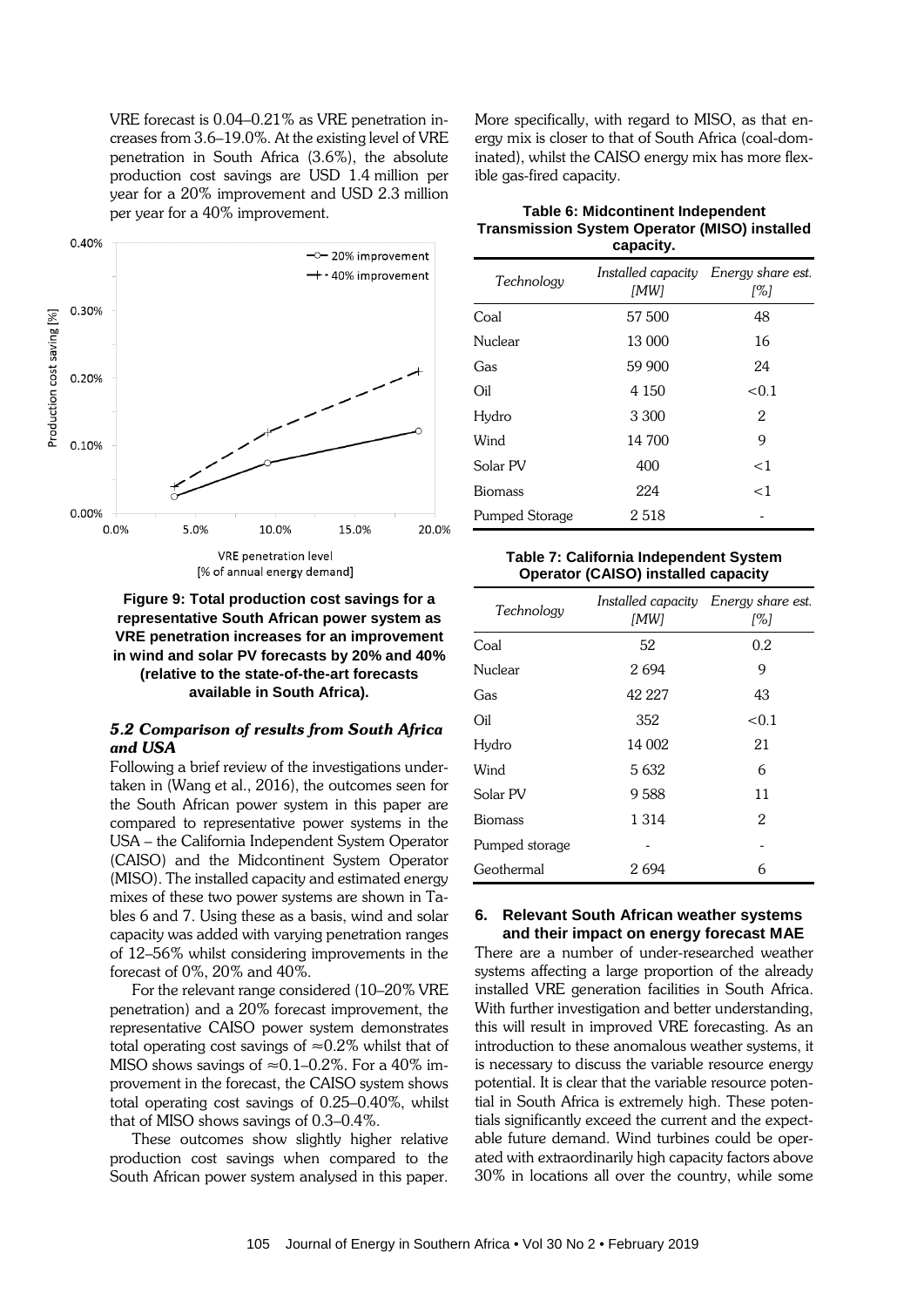areas even offer capacity factors around 40%. In other words, more than 80% of South Africa's land mass has enough wind resources for low-cost wind energy (CSIR; SANEDI; Fraunhofer IWES; Eskom, 2016).

Since South Africa is below 15 degrees south of the equator, it does not experience cyclostrophic winds where the Coriolis force tends towards zero, but rather experiences gradient winds resulting from the balance between the pressure gradient force and the Coriolis force. In areas where the pressure gradient force exceeds a certain amount, there is ageostrophic flow across isobars. At low levels, wind has a cross isobaric component causing convergence into a low pressure and divergence from a high pressure cell (Villers, 2011). This typically occurs in a clockwise direction in the southern hemisphere for the low-pressure 'trough' and in an anti-clockwise direction for the high-pressure ridge. This movement of wind results in a sinusoidal movement across South Africa which can move up and down in an ad-hoc manner at different times of the year.

### *6.1 High pressure cells*

There are three major high pressure cells that are well developed over South Africa, namely the South Atlantic anti-cyclone, the Kalahari high pressure cell, and the South Indian anti-cyclone. During summer, the two anti-cyclones tend to move southwards with the heat equator and effectively block mid-latitude cyclones (MLCs) from penetrating the interior whilst the Kalahari high pressure cell remains generally fixed over Northern South Africa with a well-developed low existing over the Western part of South Africa (Hahman, 2017) In winter however, the subtropical high pressure cells migrate northwards due to friction between the cooler polar easterlies and warmer sub-tropical westerly's. This effectively allows the MLCs to penetrate the interior (Hahman, 2017).

### *6.2 The coastal low pressure cell*

Off the east coast of South Africa, a low pressure cell is frequently experienced and its depth is dictated by the a subsidence inversion at the escarpment (as indicated in Figure 11) and separates warm offshore air from cooler surface maritime air (Lange, 2017). The impact of the escarpment and common travelling depressions around South Africa pose complex weather and resulting variable resource forecasting challenges.

In general, there are two major travelling lowpressure depressions that affect South Africa's climate, resulting from the primary global circulations due to the movement of energy between areas of a heat surplus to areas of a heat deficit:

• Mid latitude cyclones are characterised by families of low pressure systems that move along the westerly wind belt and last about six days. These depressions have four stages. namely initial, mature, occluded and dissipating. They occur throughout the year but only really affect South Africa in the winter when the sub-tropical highs move north, and the 'cold snap' associated with them can result in significant increases in power usage for heating Lange (2017). Although relatively well known, there are numerous permutations in which the MLC can proceed and wind speeds and their directions fluctuate depending on whether the cold front or warm front is moving



**Figure 10: Synoptic patterns over Southern Africa during summer and winter seasons.** *Source: Lange (2017)*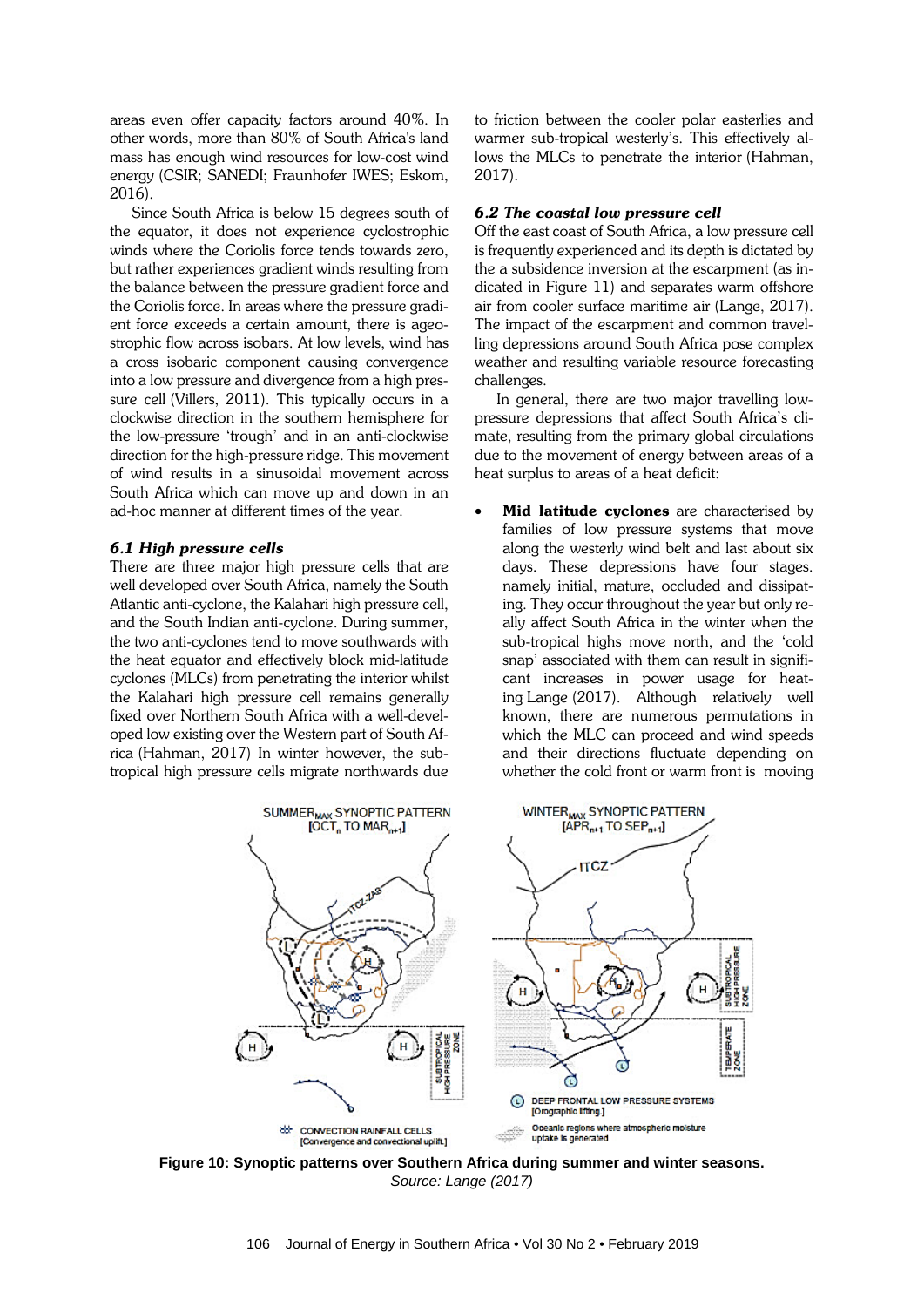

**Figure 11: South Africa terrain elevation. (SRTM+, NASA version 3)**  *Source: Lange (2017)*

past a particular point. As a result this poses an energy forecasting challenge and these permutations need to be clearly outlined in any VRE forecasting model.

Tropical cyclones are characterised by ocean temperatures above 27°C, high humidity, unstable air and very steep low-pressure gradients, strong upper air divergence, and Coriolis force between 5° and 25° N/S of the equator. Typically such cyclones form over tropical oceans moving in the tropical easterlies and have erratic pathways, thus increasing the difficulty in energy forecasting. Only those moving into the Mozambique Channel and influenced by the warm Mozambique current have an impact on South Africa's weather, with destructive winds occurring over Limpopo, Mpumalanga and KwaZulu-Natal provinces. Characteristically, however such cyclones do break up over land and thus there is a lesser impact on these can occur in late summer and early autumn between November and April in South Africa (Lange, 2017).

### *6.3 The berg winds*

The coastal climate of South Africa experiences an annual anomaly in which the highest temperatures of the year occur in the winter season and are accompanied by the so-called berg (mountain) winds, which result from the impact of the mid-latitude cyclone (Tyson, 1964). A berg wind is the local name for the East coast localised offshore Föhn-type wind (Lange, 2017), in which moist air resulting from the established coastal low and strong Kalahari high pressure is lifted over the escarpment and loses its moisture in the high altitudes, becoming warm and dry as it moves towards the coast. These are

dry, hot winds which blow out of the interior and occur mainly between April and September, most frequently along the east coast (Tyson, 1964). See Figures 12 to 14.



**Figure 12: South African berg winds.** *Source: Lange (2017)*



**Figure 13: Synoptic weather map showing berg wind development around the coastal low.** *Source: Tyson (1964)*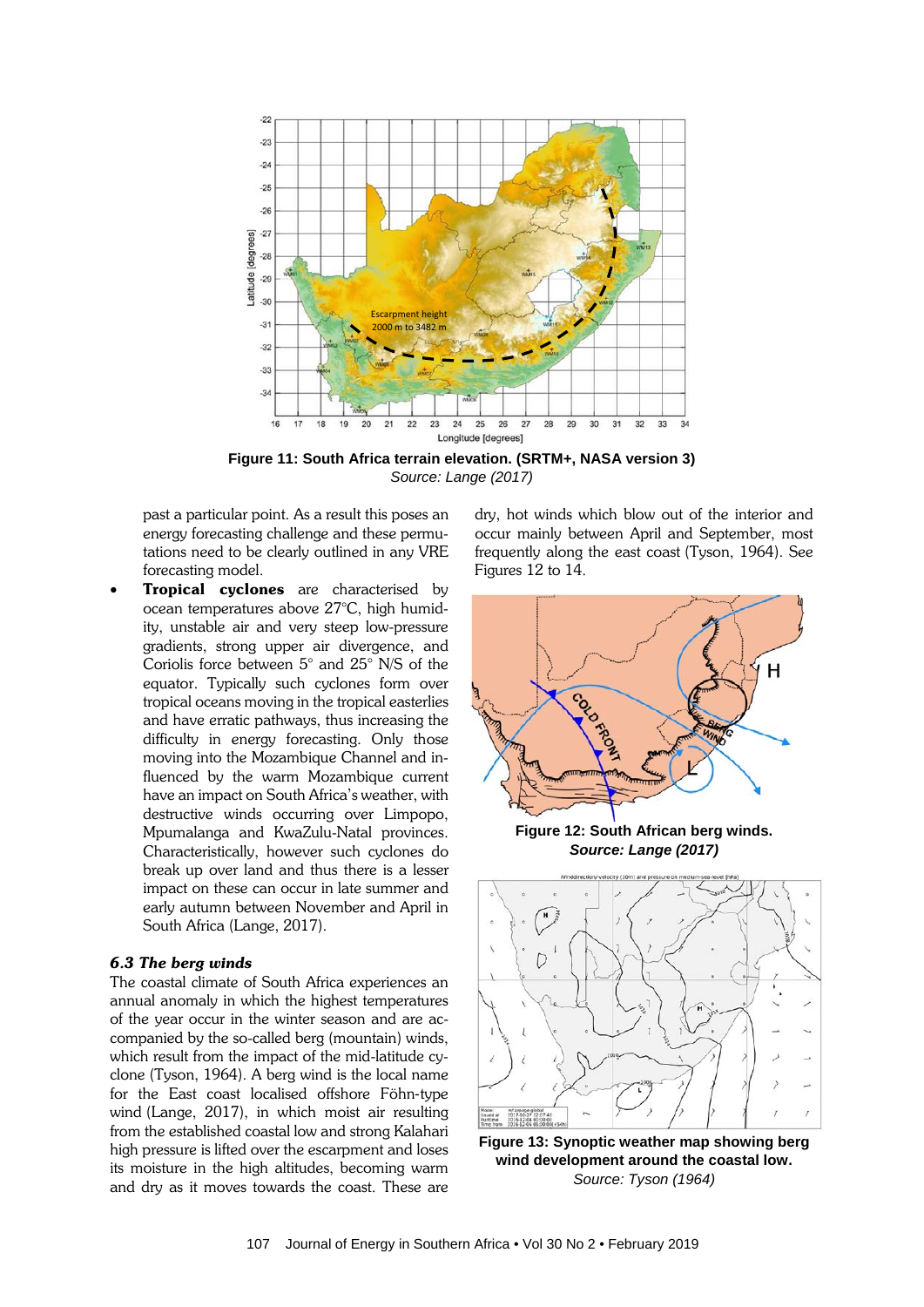

**recording of surface air temperature at Durban during a berg wind from about 03:15 to 10:00 local time (UTC +2); b) Significant daily fluctuation in wind direction.** *Source: Tyson (1964)*

### *6.3 Cloud build-up on the west coast and interior*

During the summer months when the South Atlantic and South Indian anti-cyclones tend to move southwards with the heat equator and block mid-latitude cyclones (MLC's) from penetrating the interior, the Kalahari high pressure cell is weaker but remains generally fixed over central northern South Africa with a well-developed low pressure system over the western part of South Africa, moving south and north during this time (Lange, 2017). The cold Benguela current, higher summer temperatures and the presence of this low pressure result in increased cloud cover over the west coast and interior due to the interaction of cold ocean air with the warmer continent, as shown in Figure 15. This leads to large uncertainty in forecast since numerical weather models have different opinions and accuracies when predicting cloud formation and movement in these areas (Lange, 2017).

### *6.4 Low-level jet*

The *Wind Atlas of South Africa* has a wind met-mast situated on the west coast (WM01). Based on longterm data measurement from this mast, it has been documented that there is a very strong diurnal cycle in wind speed. Typically this results in a nocturnal low-level jet (LLJ), simply defined as a narrow current of fast-moving air. This LLJ is usually caused by



**Figure 15: West coast and interior cloud cover in summer (Worldview).** *Source: Lange (2017)*

an inertial oscillation or an imbalance between the stress-divergence, pressure gradient force and Coriolis force as night falls. This normal explanation of a boundary layer LLJ does not seem to hold for the one identified on the west coast of South Africa, since it is present mostly during the daytime hours and not nocturnally. It is thus speculated that there is a 'quasi-permanent' LLJ above these areas, which gets mixed down near to the surface during the day. Furthermore, on certain days, the jet is unusually not present (Hahman, 2017). LLJs can significantly increase the energy generation from wind energy generators and thus, if misunderstood, can have a considerable influence on how well energy is predicted from influenced facilities. Once understood, this anomaly can then be applied to similar occurrences globally and in turn improve short-term (day-ahead and intraday) energy forecasting from such sites.

### **7. Conclusions**

The value associated with an improved variable renewable energy (VRE) forecast in a representative South African power system at a national scale has been quantified in this research. The value of improved a VRE forecast in South Africa increases with increasing VRE penetration levels. When comparing to representative US power systems, the outcomes show good correlation and alignment with the coaldominated Midcontinent System Operator (MISO)